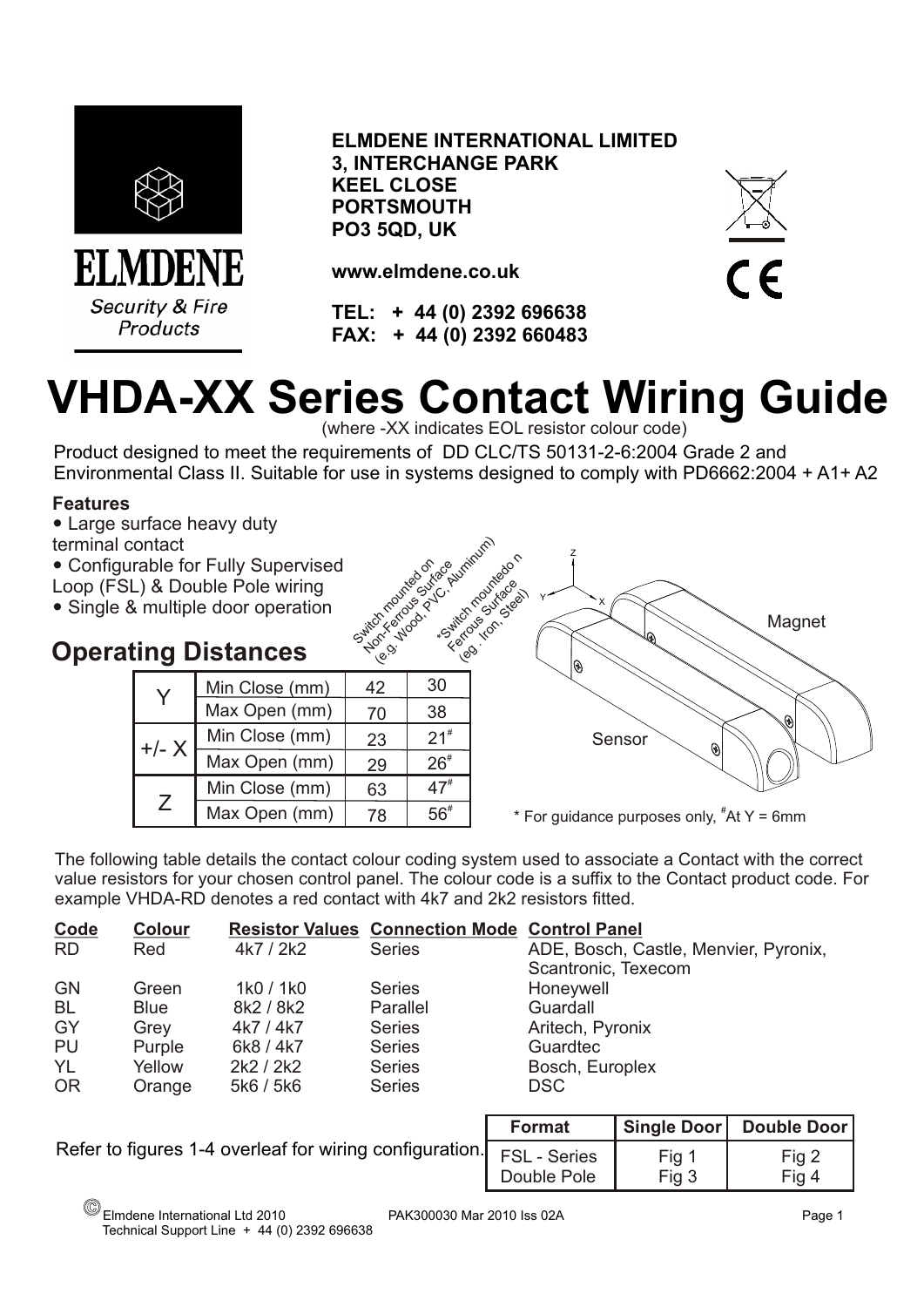# $FSL/EOL$

Figure 1 **- Single** Leaf Door Arrangement Shunt Resistor + End Of Line Resistor (Series)



Figure 2 **- Double** Leaf Door Arrangement Shunt Resistors + End Of Line Resistor (Series)



 Elmdene International Ltd 2010 PAK300030 Mar 2010 Iss 02A Page 2 Technical Support Line + 44 (0) 2392 696638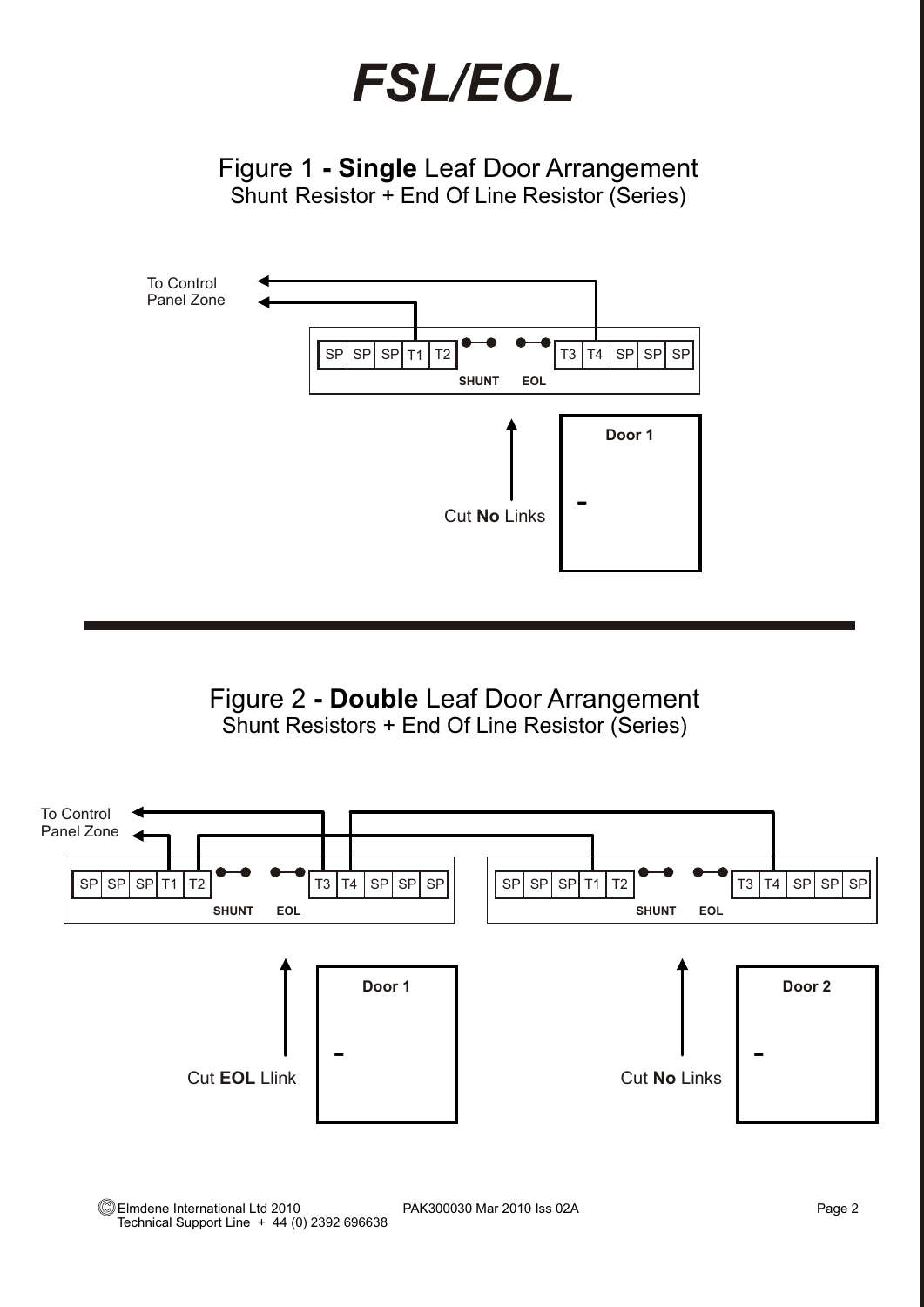# *Double Pole*





### Figure 4 **- Double** Leaf Door Arrangement



 Elmdene International Ltd 2010 PAK300030 Mar 2010 Iss 02A Page 3 Technical Support Line + 44 (0) 2392 696638